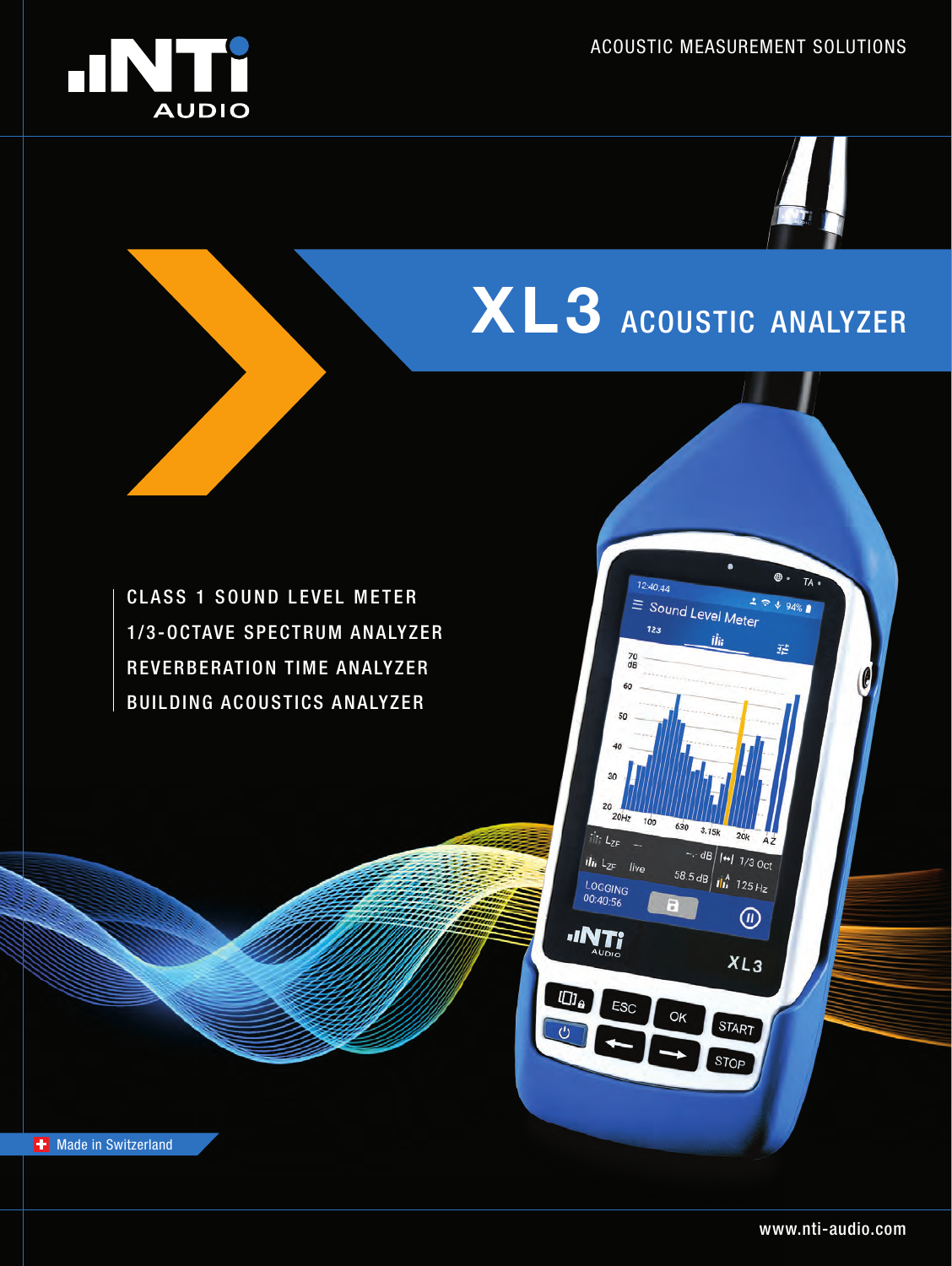

## Fully Networked

The XL3 is fully networked. The remote control interface and the built-in web server allow operation and data access from any mobile device.

## New Technologies

State-of-the-art hardware and software technologies, high-performance processors and enough memory to cover all requirements, make the XL3 the ideal solution for acousticians. The unit offers a wide single range for easy usage, which is covered without any range switching.

## Smart User Interface

The high-resolution 4.3-inch color touch display allows intuitive control of all measurement functions. All common operating functions are also accessible on the keypad below the display.

## The Heart of Noise Monitoring

The XL3 is fully network-capable and can be connected with USB or Wi-Fi via an external router to the internet at any time for upload of data to the cloud. The binary streaming format facilitates compact data transmission over cellular networks. In addition to a large SD memory card, the XL3 also supports the connection of an external hard disk. A weather station can be connected directly to the XL3 via the SDI-12 interface.

XL3 remote access via mobile device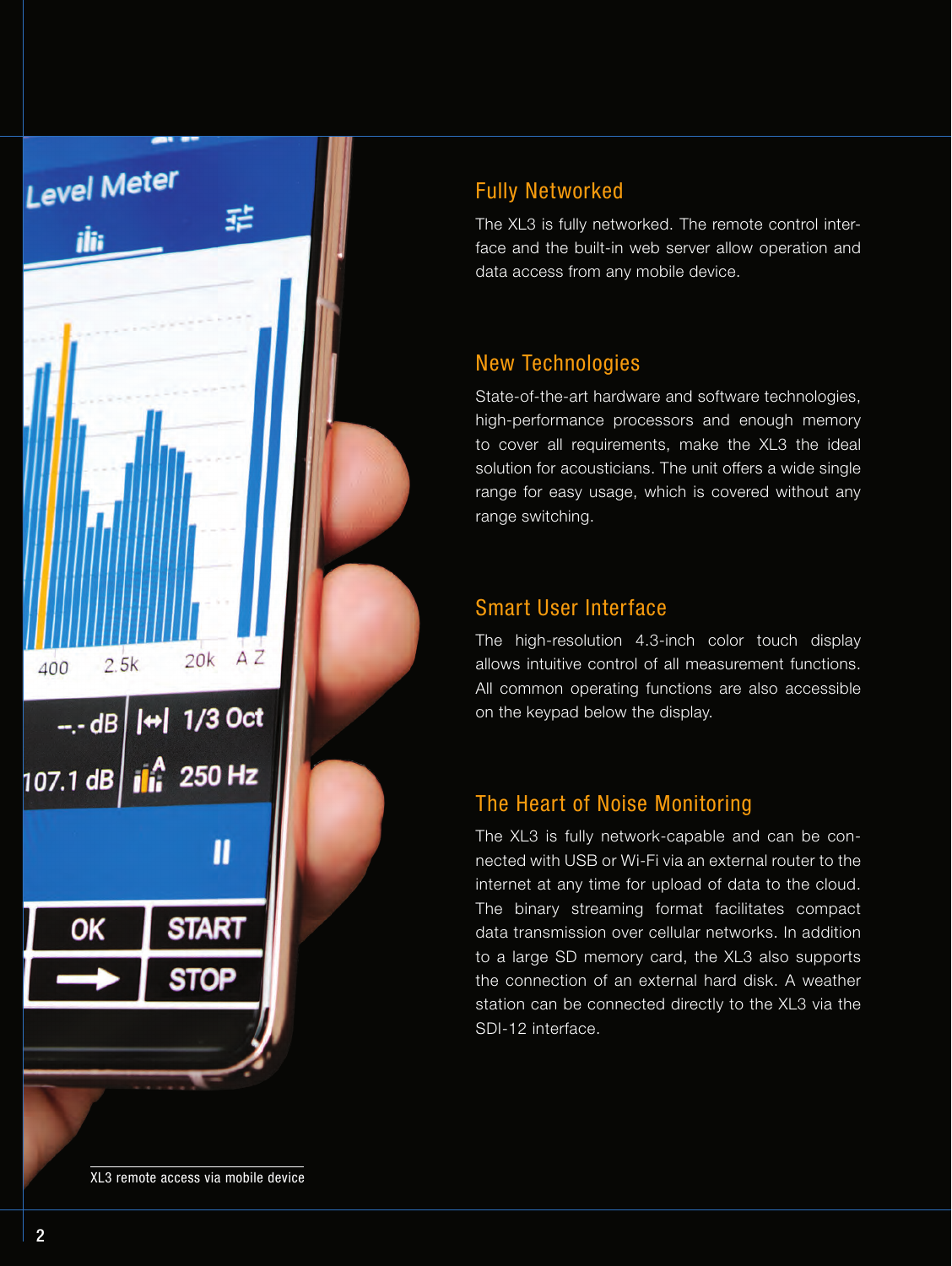## **XL3** – Acoustic Analyzer



The XL3 is a professional sound level meter and acoustics analyzer for noise measurements, room acoustics and building acoustics – optimized for the needs of the acoustician.

#### Sound Level Meter



The Class 1 Sound Level Meter records numerous levels in parallel over the entire measurement period. At the same time the XL3 logs the frequency spectrum and, if desired, records the audio as a wav file.

All stored measurement data is available in simple text format. Professional data evaluation and further calculations are carried out in the optional Data Explorer PC Software.

#### Spectrum



The XL3 determines the frequency spectrum with a Class 1 filter bank in octave or 1/3 octave resolution between 6.3 Hz and 20 kHz. All values are calculated in parallel. In addition, two spectra can be selected and displayed simultaneously. Both the level and the frequency axes can be freely zoomed and scrolled.

#### Reverberation Time **Building Acoustics Building Acoustics**



The standard reverberation time measurement determines T20 or T30 in octave bands from 63 Hz - 8 kHz. The values of a measured position or of an entire room are averaged on the XL3. The optional Room Acoustics Package extends the Acoustic Analyzer to 1/3 octave band resolution, T15 or EDT. Use either an impulse source or an interrupted pink noise as the test signal.



The optional Building Acoustics module enables direct determination of airborne and impact sound insulation, according to ISO 16283, while you are on site. Measure in the source and receiving rooms and see the sound insulation results on the display. A detailed measurement report is easy to create with the optional Sound Insulation Reporter PC Software.